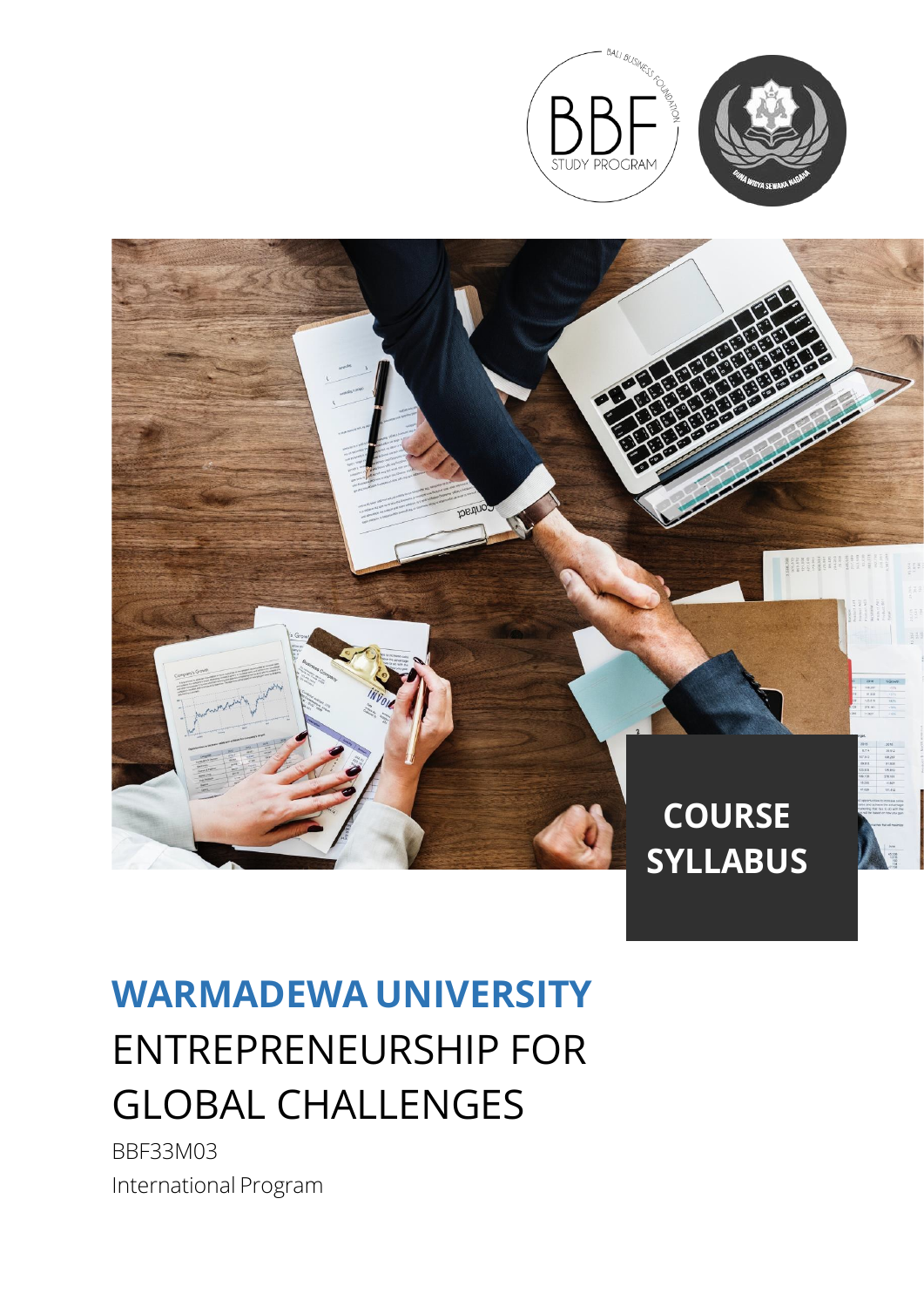

# ENTREPRENEURSHIP FOR GLOBAL CHALLENGES

Graduate Course **5 ECTS**

# **COURSE DESCRIPTION**

This course will introduce you to entrepreneurship for global challenges. You will get to know entrepreneurs and discover how they work on innovation and entrepreneurship. You will learn what kind of international opportunities and obstacles entrepreneurs, especially in emerging economies, face when establishing their businesses and acquire practical tools that will enable you to discover opportunities in your environment and use them to make an actual change.

# **OBJECTIVES**

By the end of this course, students should be able:

- $\blacksquare$  Identify global challenges in emerging economies.
- **Learn from experienced entrepreneurs' successes and failures.**
- Think strategically about interactions with business partners, customers and government authorities.
- $\blacksquare$  Think strategically about the internal management style and business culture.
- Understand opportunities for and barriers to socially responsible entrepreneurship.

#### **LECTURING METHOD**

The course will be presented in lecture activities, classroom assignments and discussions, case studies, special topic presentations, and homework. Students will be working primarily based on real-life stories, though additional materials can be assigned from time to time. To understand the topics covered in this course, students must read the supplied online material before class sessions to contribute thoughtfully to the class discussions and exercises.

#### **ACADEMIC RESEARCH**

This course includes an academic research paper that must be completed during your semester. It will be based on a topic given by the lecturer and requires comprehensive research by the student. This paper will consist of methodological analysis of the latest literature and be handed in at the end of the semester. The academic research will be included in the final course grade.

#### **ASSESSMENT METHOD**

Class attendance 10 %, Class participation and assignments 30 %, Mid-term exam 30 % Final exam 30 %

#### **LECTURERS**

Dr. Ni Luh Putu Indiani, S.E., M.M. Ni Kd Sioaji Yamayanti, S.E., MBA and guest lecturers